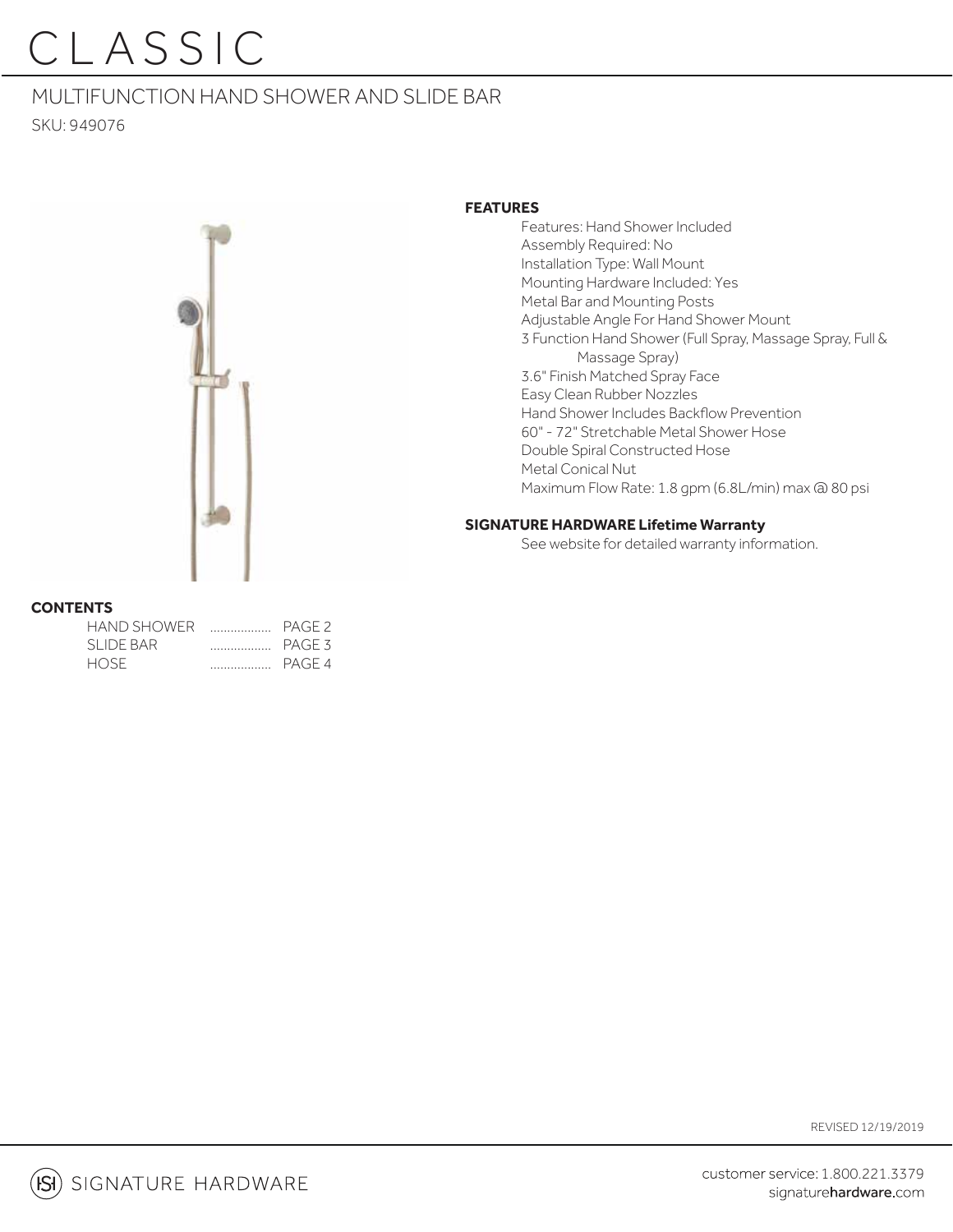### MULTIFUNCTION HAND SHOWER

SKU: 949076



#### **FEATURES**

 $\overline{\mathsf{ISI}}$ 

 Material: ABS Shape: Round Length: 3-1/8" Width: 2" Height: 7-13/16"

#### **CODES/STANDARDS**

 cUPC ASME A112.18.1/CSA B125.1 ADA compliant (when installed according to ADA standards) ASME A112.18.3 WaterSense Massachusetts Accepted

**SIGNATURE HARDWARE LIFETIME WARRANTY** See website for warranty information





PAGE 2 Code: SHHS4070GBN/SHHS4070GCP SHHS4070GORB/SHHS4070GPN

All dimensions and specifications are nominal and may vary. Use actual products for accuracy in critical situations.

SIGNATURE HARDWARE

customer service 1.800.221.3379 signaturehardware.com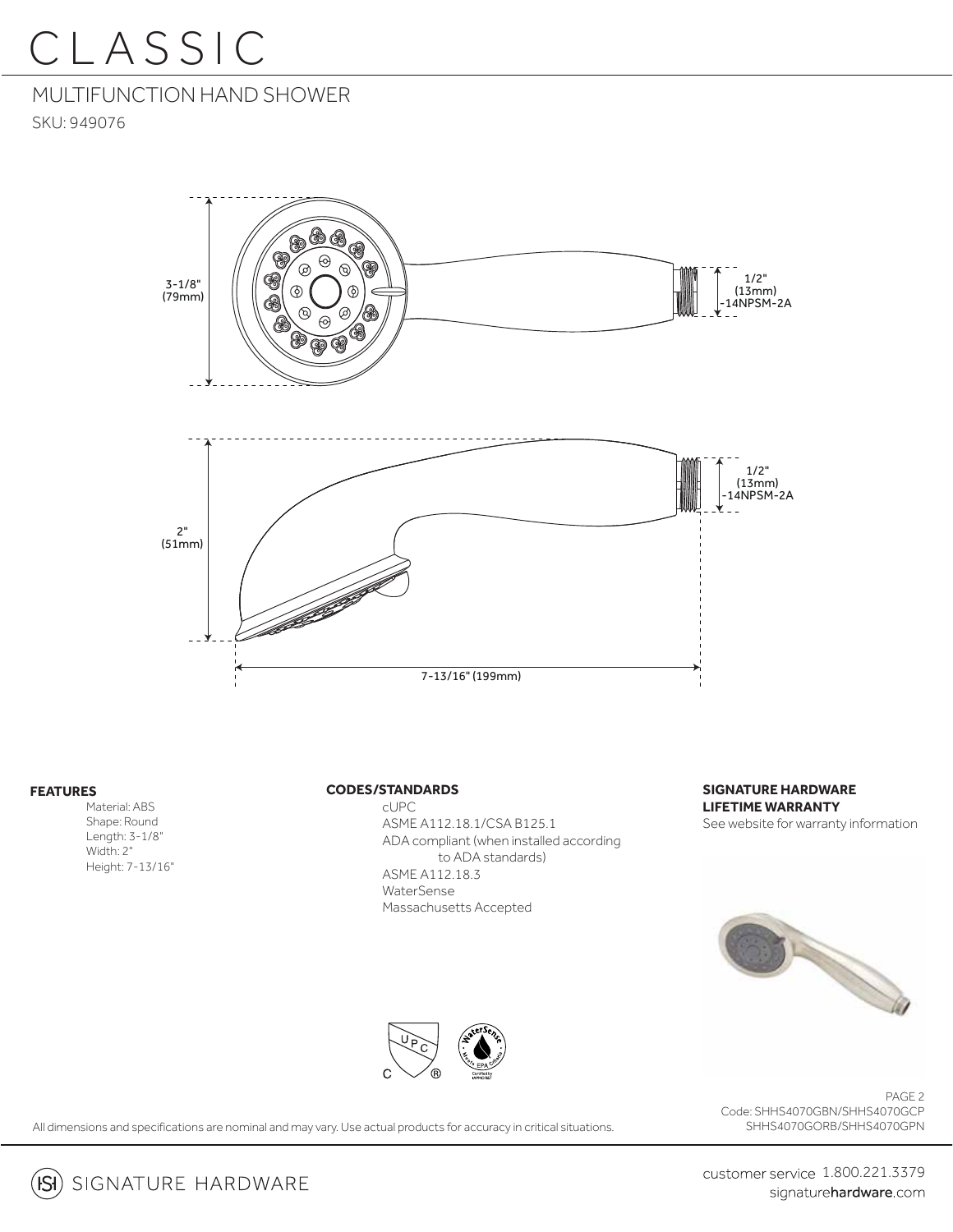SLIDE BAR SKU: 949076



#### **FEATURES**

Material: Brass Handle Type: Lever Length: 4-1/2" Width: 3" Height: 30" Base Plate Height: 2" Base Plate Width: 2"

**SIGNATURE HARDWARE LIFETIME WARRANTY** See website for warranty information



PAGE 3 Code: SHSB3020BN/SHSB3020CP SHSB3020ORB/SHSB3020PN

All dimensions and specifications are nominal and may vary. Use actual products for accuracy in critical situations.